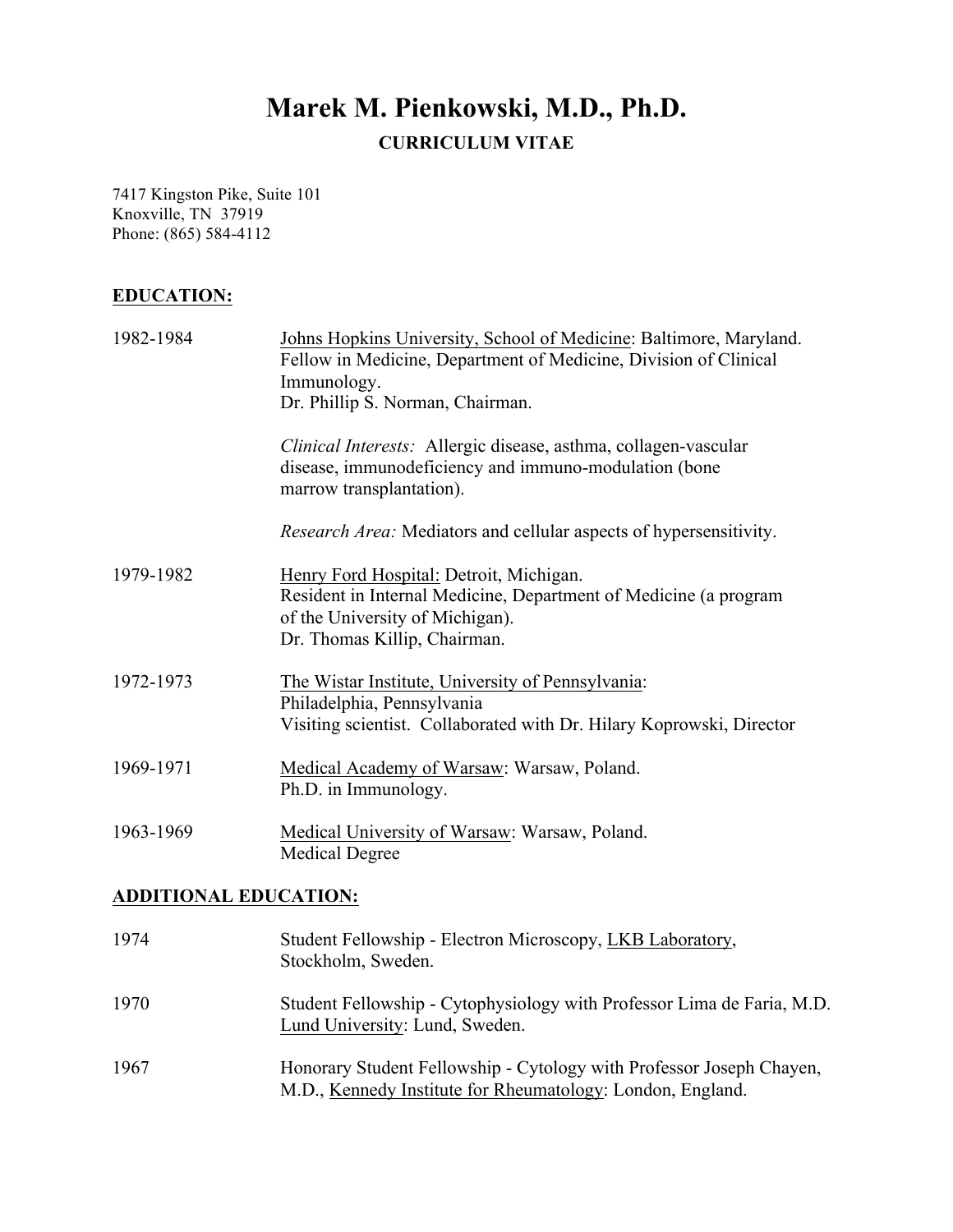### **INVITED LECTURER:**

Guest lecturer at several educational and research institutions in the U.S.A. and abroad.

These include: UCLA, California; University of Southern California, La Jolla, California; University of Hawaii; The Johns Hopkins University School of Medicine, Baltimore, MD; National Institute of Health - Japan, Tokyo, Japan; All India Institute for Medical Sciences, New Dehli, India; Cancer Research Institute, Bombay, India; Pasteur Institute, Tehran, Iran; and Max Planck Institute, Munich, Germany.

### **CERTIFICATIONS:**

| 1984 | Medical license, State of Tennessee                               |
|------|-------------------------------------------------------------------|
| 1984 | Board of Allergy and Immunology (eligible).                       |
| 1982 | Board of Internal Medicine (eligible).                            |
| 1980 | FLEX Certification and DEA Registration                           |
| 1978 | <b>ECFMG</b> Certification                                        |
| 1969 | Physician's Diploma and License to Practice Profession in Poland. |

### **AWARDS AND RECOGNITIONS:**

| 2015 | Named a CityView Magazine "Top Doc" in Allergy & Immunology                                                                                                            |
|------|------------------------------------------------------------------------------------------------------------------------------------------------------------------------|
| 2014 | Invited speaker at the Quillen College of Medicine's "Asthma and Allergy 2014:<br>What's New, What's Hot" on the subject "Current Management of Peanut<br>Anaphylaxis" |
| 2014 | Named "Distinguished Fellow" by the Kosciuszko Foundation College of<br><b>Eminent Scientists</b>                                                                      |
| 2011 | Named 'Top Allergist & Immunologist' through Leading Physicians of the World<br>by the International Association of Healthcare Professionals                           |
| 2004 | Selected on "List of 100 Most Influential Polish Citizens Abroad" by Polish<br>publication, Przeglad                                                                   |
| 2003 | National Republican Congressional Committee Physician of the Year                                                                                                      |
| 1994 | Recipient of Republican Senatorial Medal of Freedom                                                                                                                    |
| 1994 | Resolution of Commendment, State of TN, Joint Resolution #509                                                                                                          |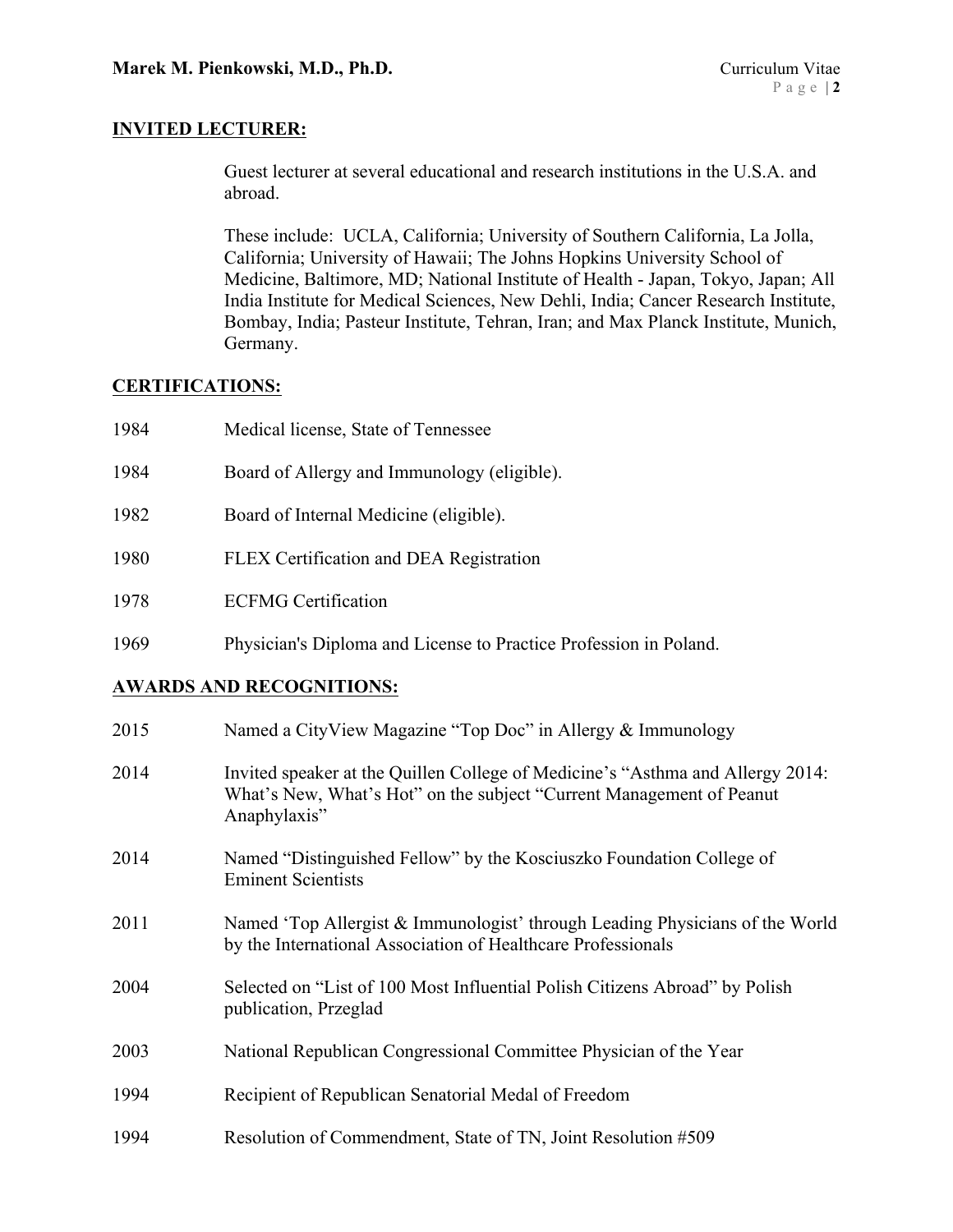# **EMPLOYMENT HISTORY:**

| 1984 to Present | Allergic Diseases, Asthma & Immunology Clinic, P.C. (Medical Practice):<br>President/Owner/Founder<br>Locations: Knoxville, TN; Johnson City, TN; Bristol, TN; Kingsport, TN;<br>Greeneville, TN |
|-----------------|--------------------------------------------------------------------------------------------------------------------------------------------------------------------------------------------------|
| 2008 to Present | Pienkow Bioenergia<br>President/Owner/Founder<br>Location: Lipinki, Zmudz, Poland<br>Renewable energy; processing agricultural byproducts.                                                       |
| 1994 to Present | Farma Suchekownaty<br>President/Owner<br>Location: Andrzejow, Kamien, Poland<br>Agricultural production.                                                                                         |
| 1974-1980       | Michigan State University, College of Human Medicine,<br>Department of Anatomy: East Lansing, Michigan<br>Associate Professor (Tenured)<br>Dr. Bruce Walker, Chairman.                           |
|                 | <i>Research Area:</i> Immunology, immunoreactivity and tumor<br>biology.                                                                                                                         |
|                 | Teaching Responsibilities: Track I-II medical students.<br>Organized a new course, "Human Ontogenesis," postgraduate<br>immunology.                                                              |
| 1974            | Medical Centre of Postgraduate Education: Warsaw, Poland.<br>Associate Professor and Chairman, Division of Immunology.                                                                           |
|                 | Research Area: Immunology.                                                                                                                                                                       |
|                 | Teaching Responsibilities: Clinical Immunology on postgraduate<br>level.                                                                                                                         |
| 1972-1973       | The Wistar Institute, University of Pennsylvania: Philadelphia,<br>Pennsylvania. Visiting Scientist. Collaborated with Dr.<br>Hilary Koprowski, Director.                                        |
|                 | Research Area: Interaction of oncogenic viruses with<br>differentiating cells.                                                                                                                   |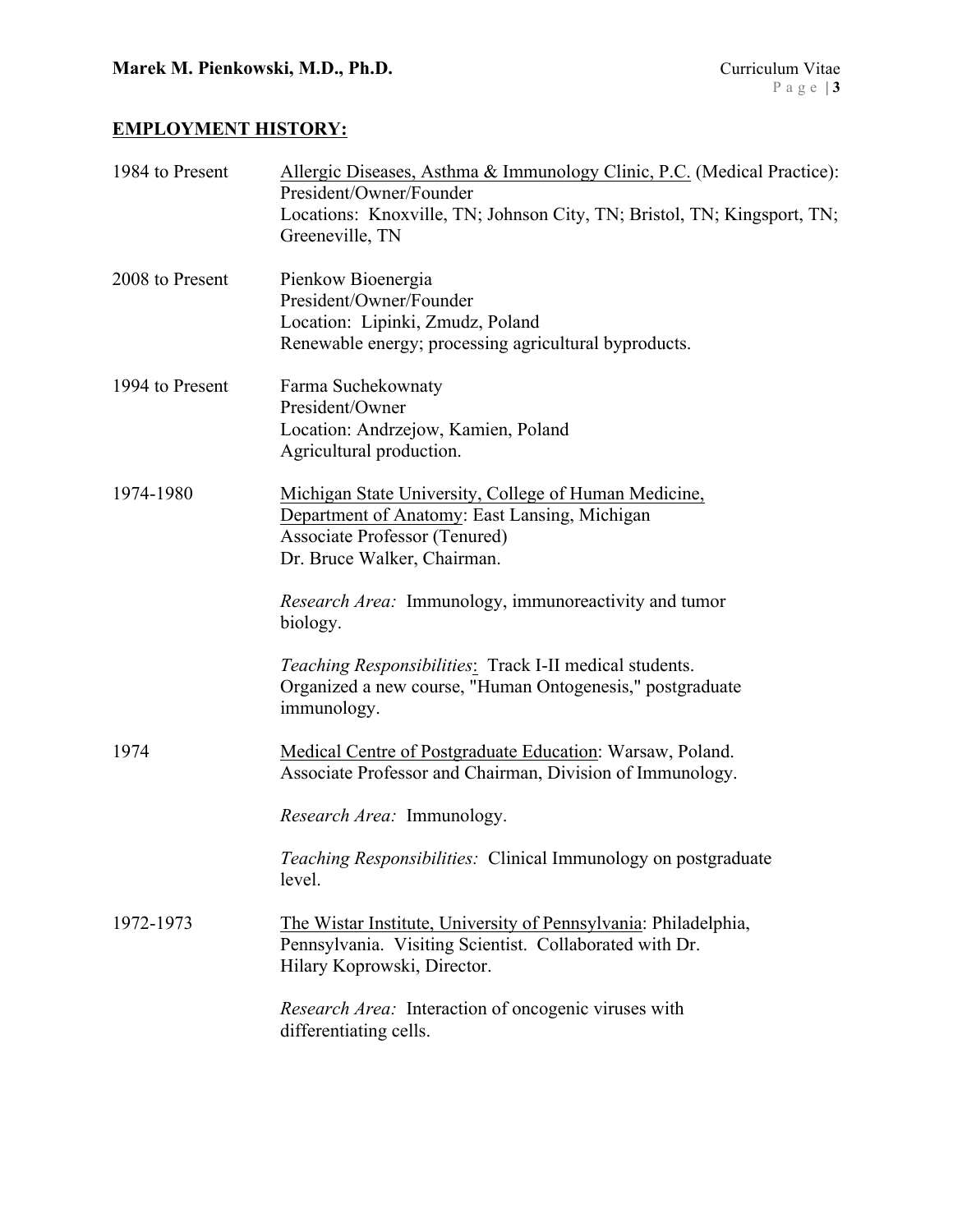### **EMPLOYMENT HISTORY** (Continued)**:**

| 1971-1973 | Medical University of Warsaw: Warsaw, Poland.<br>Assistant Professor,<br>Department of Histology and Embryology.                                                                                                           |
|-----------|----------------------------------------------------------------------------------------------------------------------------------------------------------------------------------------------------------------------------|
|           | Research Area: Cellular Immunology.                                                                                                                                                                                        |
|           | Teaching Responsibilities: Histology, embryology and cyto-<br>physiology for medical students.                                                                                                                             |
| 1969-1971 | Medical University of Warsaw: Warsaw, Poland.<br>Associate Scientist, Department of Histology and Embryology.                                                                                                              |
|           | <i>Research Area:</i> Immunology.                                                                                                                                                                                          |
|           | <i>Teaching Responsibilities:</i> Histology.                                                                                                                                                                               |
| 1965-1969 | Medical University of Warsaw: Warsaw, Poland.<br>Research Assistant/Teaching Instructor: Department of Histology and<br>Embryology. Trained in basic research techniques in the area of cellular<br>and molecular biology. |
|           | <b>ADDITIONAL EMPLOYMENT HISTORY:</b>                                                                                                                                                                                      |
|           |                                                                                                                                                                                                                            |

| 1998-2004 | PienGen Biomedical Corporation, Knoxville, TN. Founder and |
|-----------|------------------------------------------------------------|
|           | Chairman of the Board, Vice-President of Research.         |

- 1998-2002 Pro-2-Serve Corporation, Knoxville, TN. Board Member.
- 1996-1997 EcoSmart Technologies, Nashville, TN. Board Member.

### **PROFESSIONAL ORGANIZATIONS:**

- Member American Medical Association
- Member Tennessee Medical Association
- Member American Academy of Allergy and Immunology
- Member European Academy of Allergy and Immunology
- Member American College of Allergy and Immunology
- Member Knoxville Academy of Medicine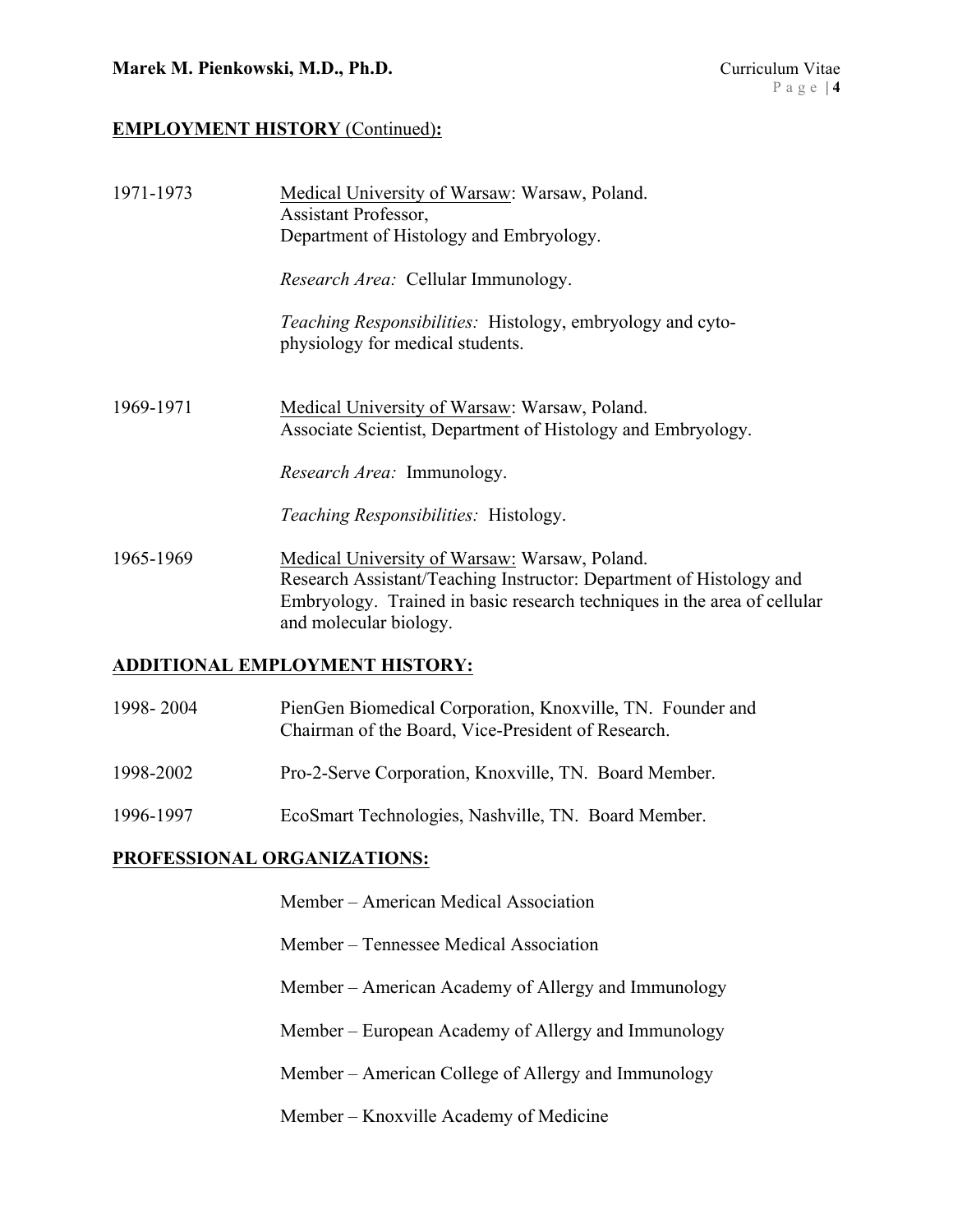### **CIVIC WORK:**

- Accredited as Honorary Consul for the Republic of Poland beginning in 2012.
- Spearheaded "sistership" between Chelm, Poland and Knoxville, Tennessee through the Sister Cities International organization with Mayor Victor Ashe. As a part of this program, Dr. Pienkowski organized two visits of American delegations composed of Mayor Ashe, with business leaders and community leaders to Poland. In reciprocity, a visit was organized to Knoxville, Tennessee, the delegation from Chelm, Poland. Organization of a student exchange of students from Poland and Japan with American students visiting.
- Established and organized Sister Cities International of Knoxville and served as the President for five years, organizing exchange between Knoxville, Tennessee and five "sistership" cities.
- Facilitated establishment of first University of Chelm and later arranged collaboration of this university with University of Tennessee, Knoxville. Dr. Pienkowski then organized an international conference at the University of Chelm with visiting American professors (visiting from University of Tennessee) presenting scientific papers.
- Organized visit of the Friendship Force Organization (a local Knoxville, Tennessee group that strives to build "global goodwill through personal friendships") to Poland.
- Organized visit of Emory University faculty  $\&$  students to Poland to promote educational and cultural exchange.
- Facilitated collaborative arrangement between Krakow University of Technology, Department of Architecture and University of Tennessee Architecture School, which involved exchange of students/faculty for the last 15 years.
- Directing of the "Marek Maria Pienkowski Foundation," Dr. Pienkowski organized student/faculty exchange between UT Art School & Poznan Academy of Fine Arts and Wroclaw Academy of Fine Arts (occurring bi-annually). 10+ years of art & cultural development of young artists with annual workshops in Poland, several exhibitions, and sponsored trips for Polish art students to the United States at the University of Tennessee, Knoxville Art School.

Annually selects and awards a winner for "Stefan Pienkowski Scientific Award (in honor of Professor Stefan Pienkowski)," which is issued by the University of Warsaw, for "Outstanding Scientific Achievement in Poland."

Dr. Pienkowski participates in the selection of the winner of "Marek Maria Pienkowski Award," which is given annually to an "Outstanding First Year Student in the Faculty of Painting" and given by the Academy of Fine Arts in Warsaw.